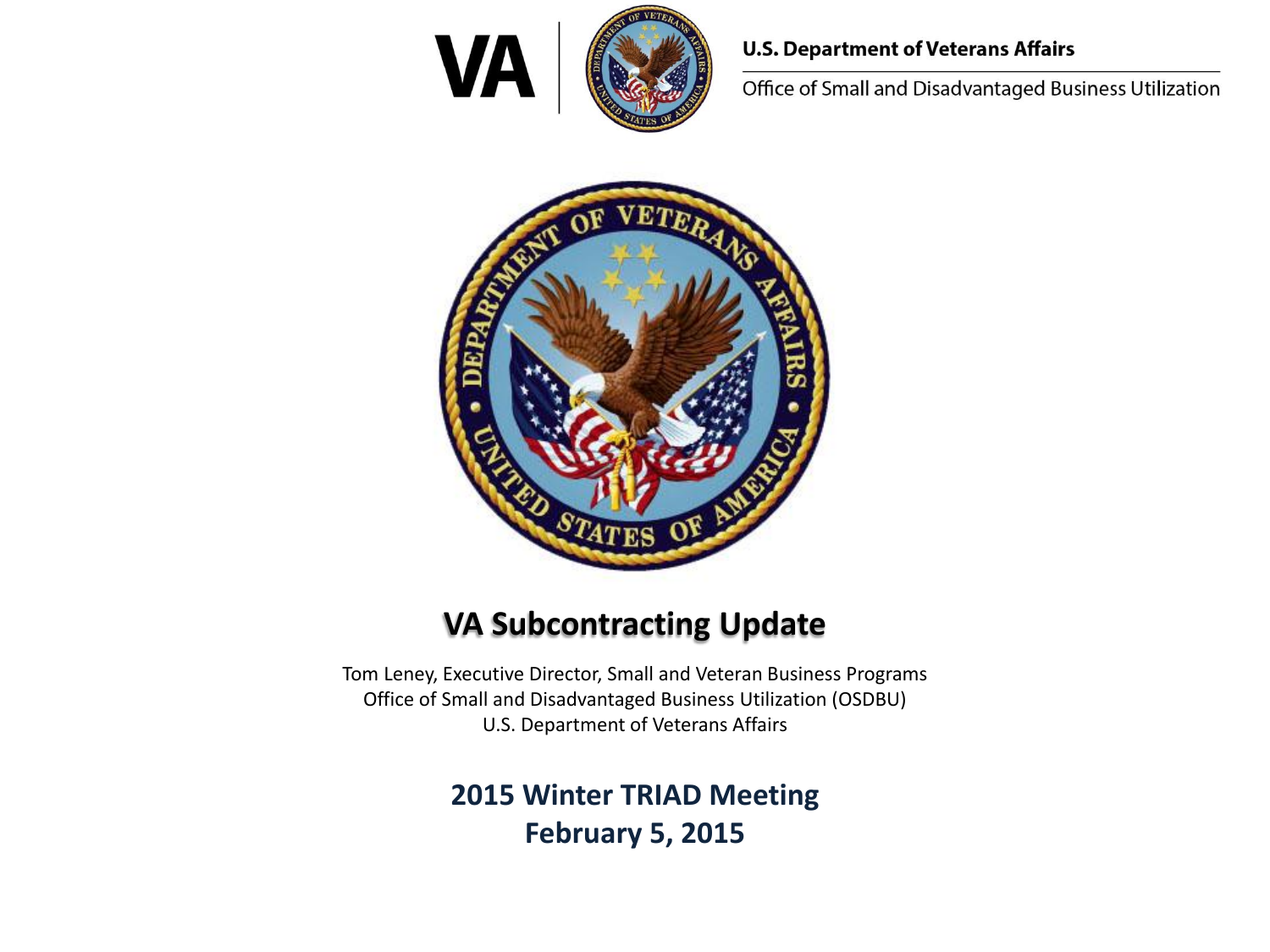VA

## Subcontracting Performance



### Goal Performance as of 1/30/15

|                                                                     | <b>VA Goal</b> | <b>VA</b><br>Percentage | <b>VA Dollars</b> |
|---------------------------------------------------------------------|----------------|-------------------------|-------------------|
|                                                                     |                | 2014                    | 2014              |
| <b>All small business</b>                                           | 17%            | 15.8%                   | \$1.6B            |
| <b>SDVOSB</b>                                                       | 3%             | .03%                    | <b>\$31.8M</b>    |
| <b>VOSB</b>                                                         | 5%             | .06%                    | \$62.4M           |
| <b>Small Disadvantaged Business</b><br>$(SDB)$ – includes $8(a)$    | 5%             | 2.7%                    | \$276.3M          |
| <b>Women-Owned Small Business</b><br>(WOSB)                         | 5%             | 2.4%                    | \$239.7M          |
| <b>Historically Underutilized</b><br><b>Business Zone (HUBZone)</b> | 3%             | .04%                    | \$43.2M           |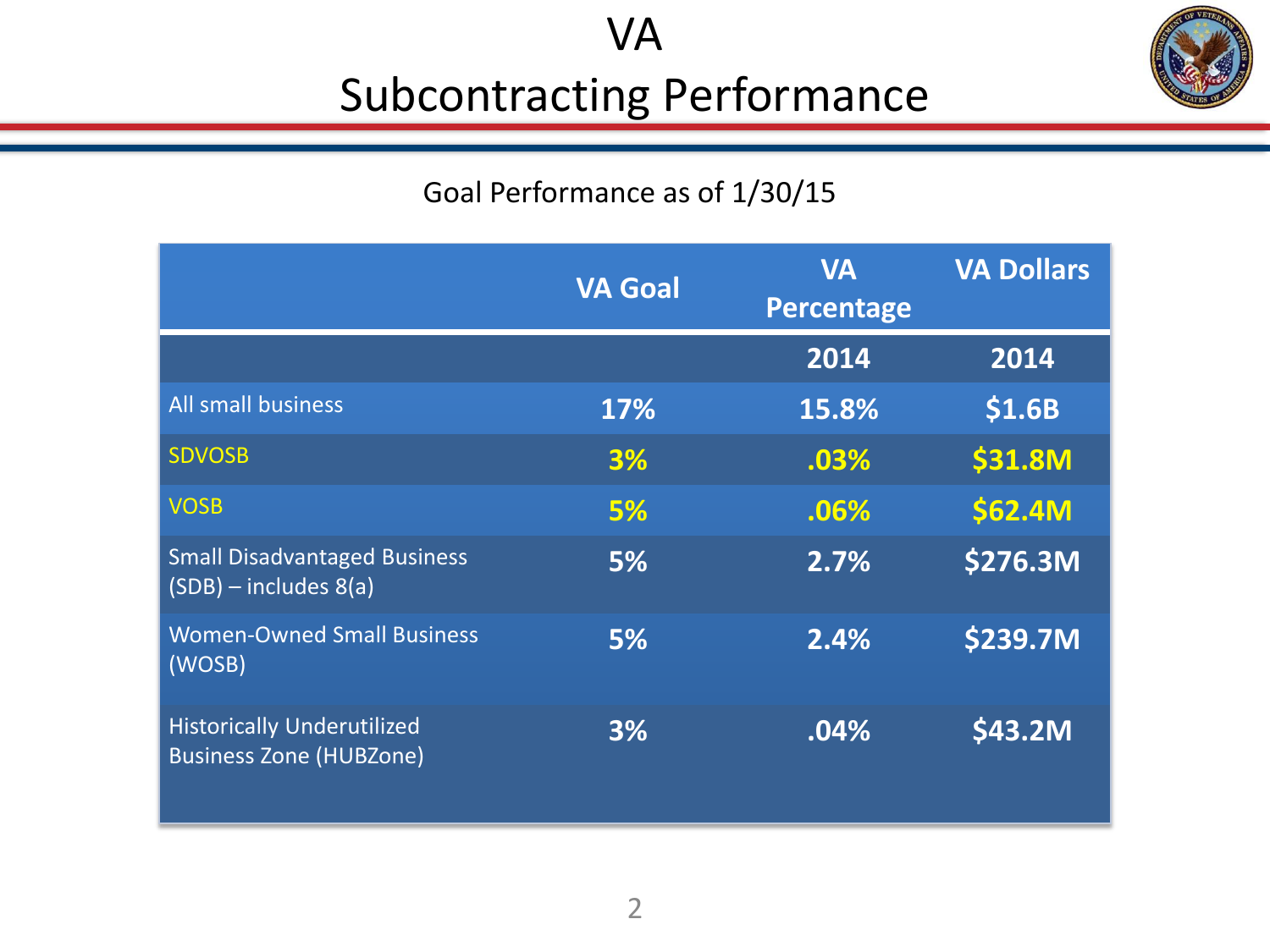

- Improve oversight of prime contractor's utilization of SDVOSBs and VOSBs in accordance with P.L. 109-461
- Increase subcontracting goal performance across all socio-economic categories
- Provide training and tools for acquisition staff, small businesses, and prime contractors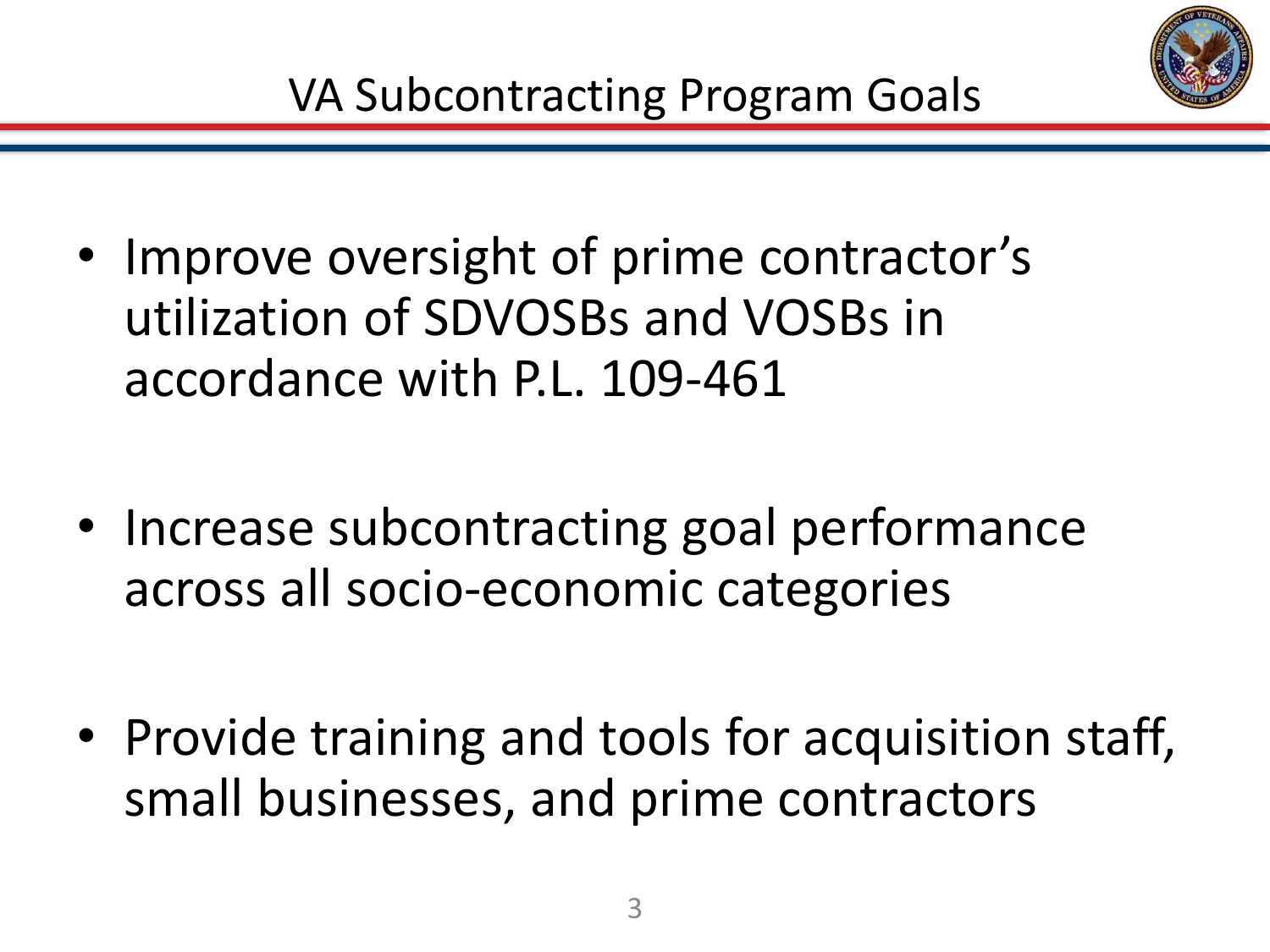- Subcontracting spend: FY12-\$3B, FY13 \$1.9B, FY14 - \$1.6B (40% of plans remain unaccepted)
- 390 Individual Plans show small business subcontracting at 33% but it only represents 22% of total VA dollars subcontracted
- 285 Commercial Plans show small business subcontracting at 14% representing 78% of subcontracted dollars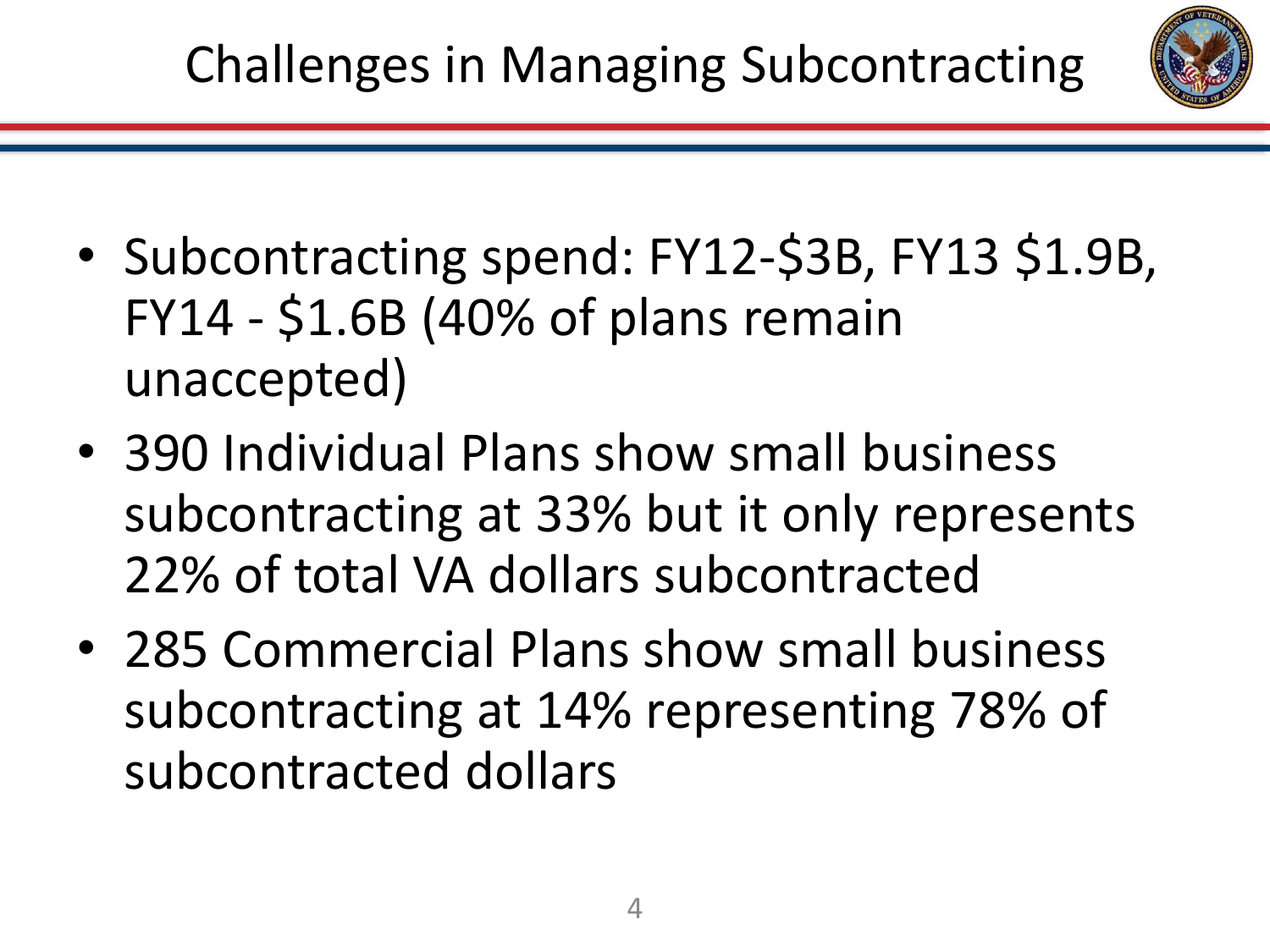

### • **T4 NextGen**:

- Commitment to Small Business Participation The proposal will be evaluated to determine the extent to which the Offeror demonstrates a commitment to meeting or exceeding Small Business Goals.
- Any inability to meet the Government's subcontracting goal(s) for this procurement must be supported by an adequate explanation as to why that goal(s) cannot be met.
- The proposal will also be evaluated to determine whether the Offeror has met the overall Small Business Participation Requirement for this procurement which is 35% of the total contract value. The Offeror must meet the Small Business Participation Requirement in order to be found acceptable under this factor.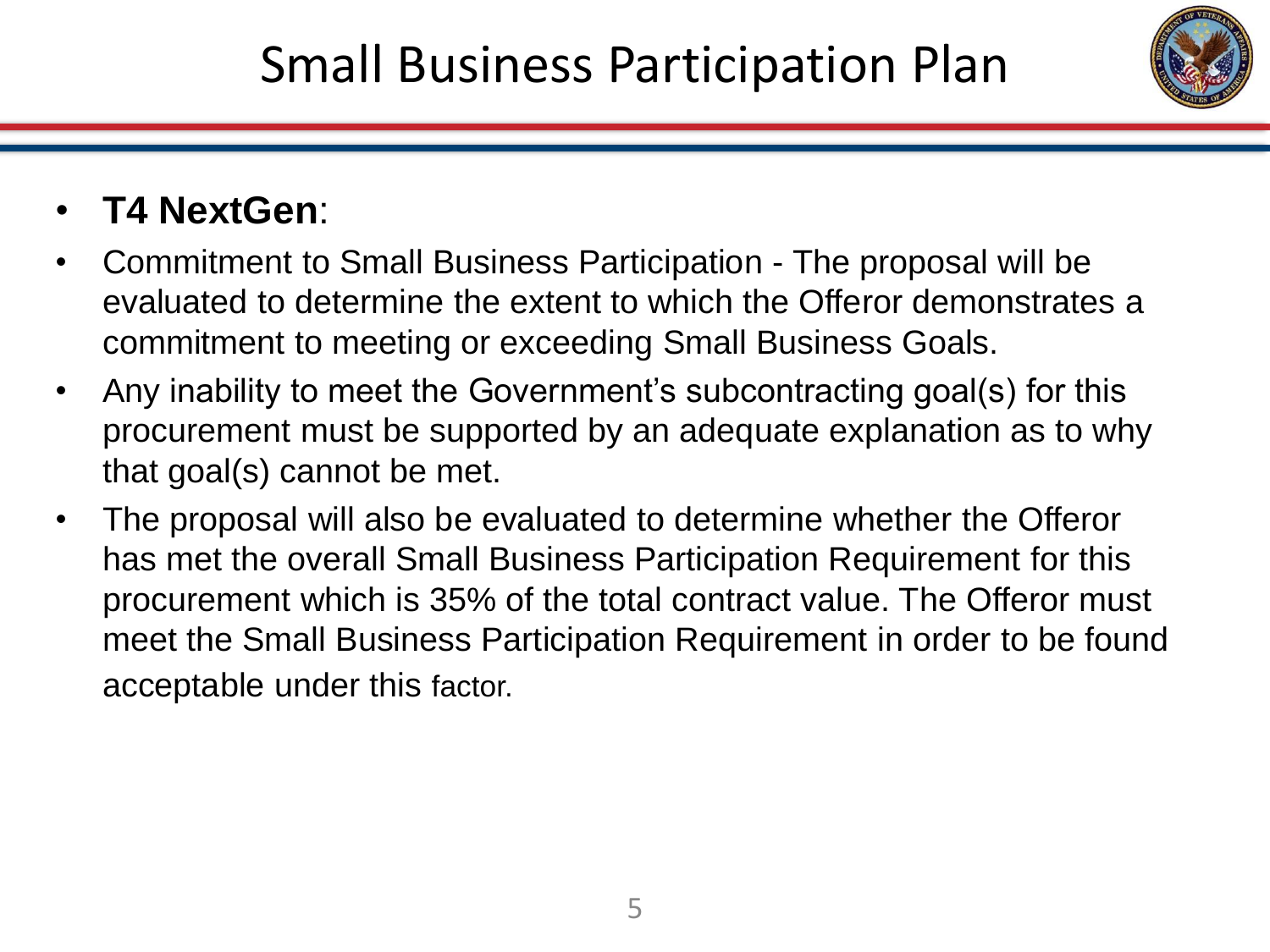

• Plans will be evaluated quarterly; results will impact consideration on future task orders (on IDIQ contracts):

**T4 NextGen:** "The prime contractor's efforts towards, and results in, achieving their small business subcontracting requirement and small business participation percentages will be considered by the Contracting Officer (CO) in his/her evaluation of the prime contractor's past performance on future task order awards."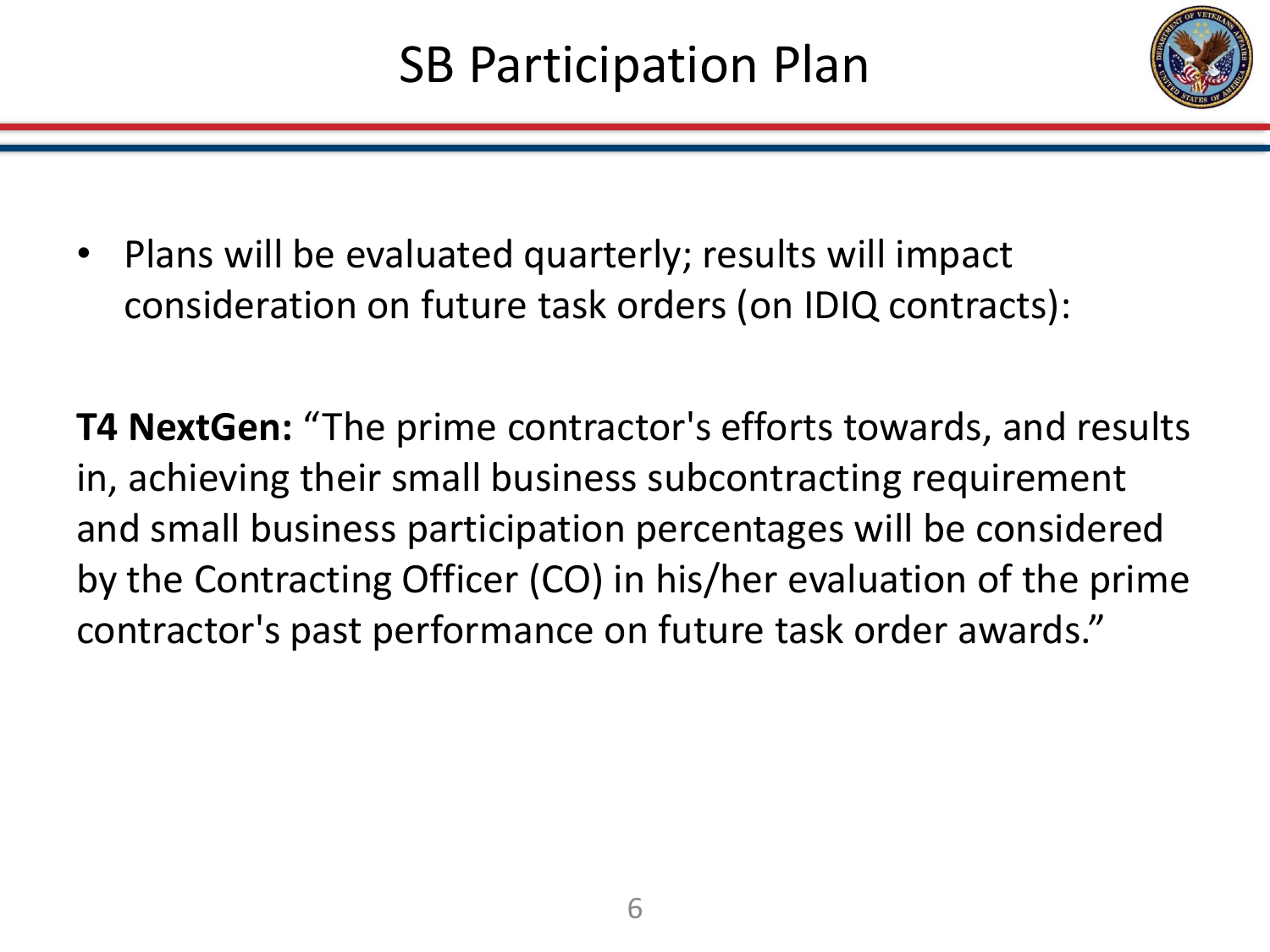

- VOLUME IV VETERANS EMPLOYMENT FILE. All Offerors, regardless of size status, are required to submit the number of Veterans currently employed by the Prime Offeror.
- Offeror will show percentage of Veterans employed.
- Quarterly Reports
	- Veterans Employment Certification Report